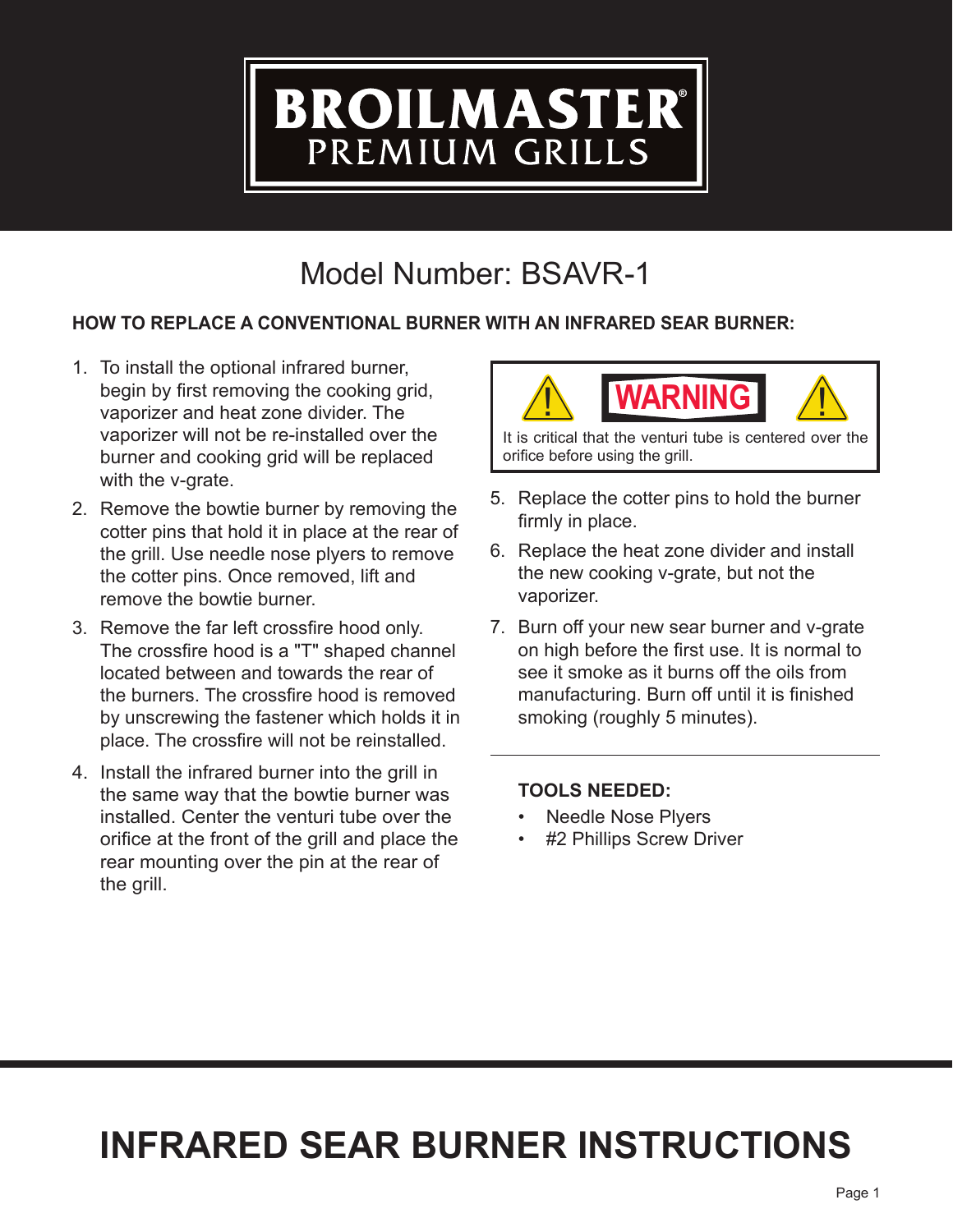### Infrared Sear Burner Care And Use Guide

#### **PREHEATING THE INFRARED SEAR BURNER**

Always preheat the infrared burner for 3 minutes on high before placing food over the burner. Never place food over the burner until it is fully preheated to avoid clogging the small ports and damaging the burner from grease drippings and food particles.

#### **INFRARED SEAR BURNER CLEANING**

To keep your infrared burner operating at maximum performance after each use, run the burner on high for 3 or 4 minutes with the lid open. This allows any food particles or grease drippings to burn away. From time to time it may be necessary. Once your grill has cooled completely, use a soft brush or vacuum to remove any ash that has accumulated on the burner.

#### **INFRARED SEAR BURNER TIPS:**

- The sear burner has a series of ceramic tiles producing the infrared energy. Be careful when handling the burner as to not crack the tiles.
- Avoid pouring marinades or any liquids over the top of the meat positioned above the sear burner. The large volume of liquid pouring on the hot ceramic plates could damage or clog the burner's gas ports.
- The sear burner is made for high temperature cooking and is best run in the high position. Also, it might be preferred to sear the meat over the infrared burner then move it to a cooler side of the grill to complete cooking.
- When using your sear burner, the grill hood should always be open. Never use the sear burner with the hood closed.

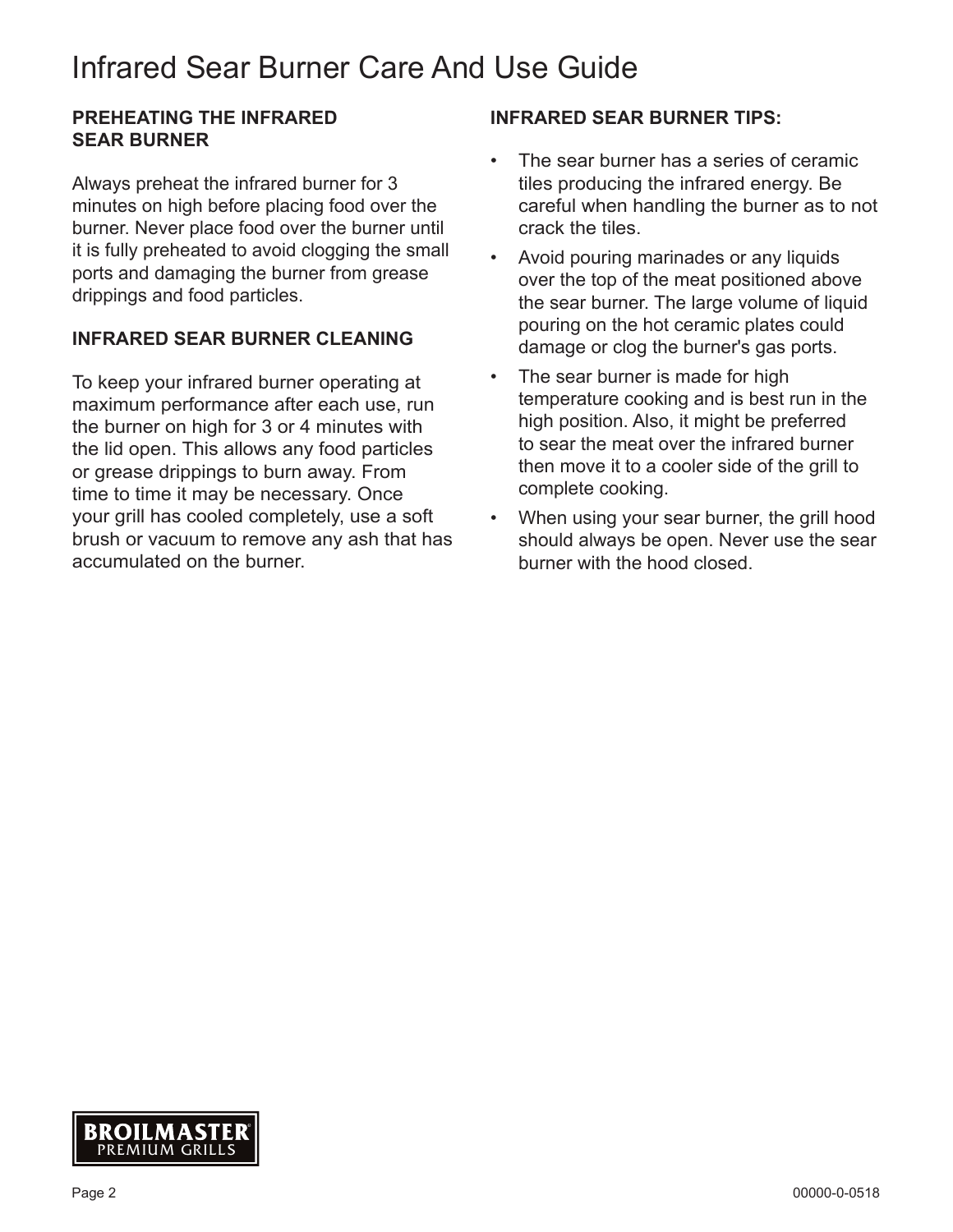## NOTE: The Sear Burner Does Not Get A Vaporizer Over The Burner.



![](_page_2_Picture_2.jpeg)